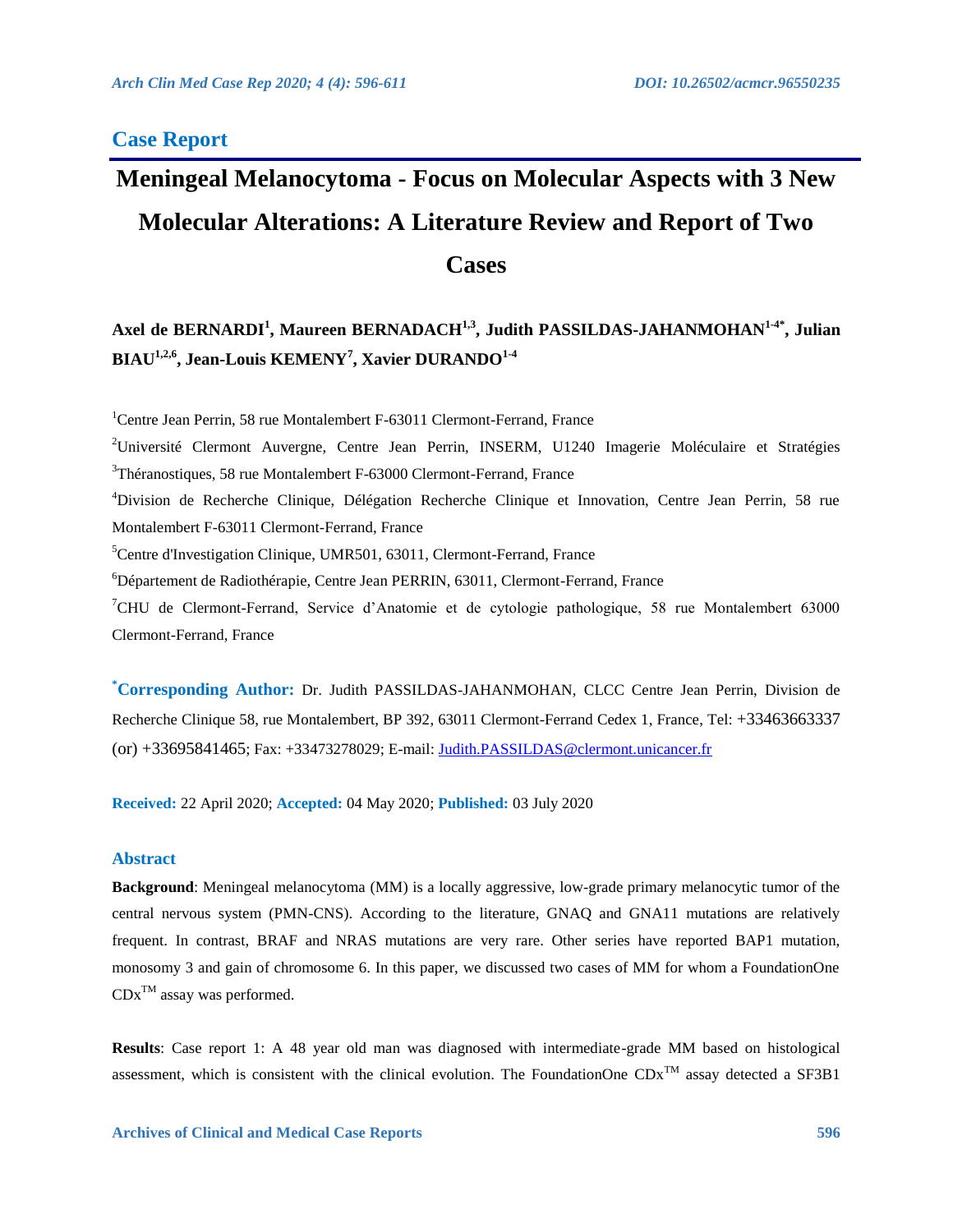mutation, usually found in 15% of uveal melanomas. This mutation is correlated with improved progression-free survival in uveal melanomas. Case report 2: A 39 year old women was diagnosed with MM. Her evolution wasn't expected based on histology only; her history didn't match with rather benign histological features microscopically. The FoundationOne  $CDx^{TM}$  assay provided two interesting elements: first, the tumour was positive for CDKN2A p16INK4a M52fs\*1 and p14ARF H66fs\*106 mutations, most commonly found in cutaneous melanomas. Secondly, a GNA11 Q209L mutation, known to be a marker of aggressiveness in uveal melanoma, was detected.

**Conclusion**: The identification of molecular alterations in PMN-CNS, in addition to immunohistochemical analysis could provide a better understanding of the biological and clinical behaviour of these tumours, a better identification of melanocytic melanomas with poor prognosis and a high risk of relapse or metastasis, and the development of novel therapeutic options for these patients.

**Keywords:** Neuro-oncology; Meningeal melanocytoma; Genetic mutation; Case report

**Abbreviations:** CNS- central nervous system; MM: Meningeal melanocytoma; PMN-CNS- primary melanocytic tumor of the central nervous system; MRI- magnetic resonance imaging; UM- uveal melanoma; IHCimmunohistochemistry; Gry- Grays; NGS- next generation sequencing; TMB- tumor mutation burden; STIR- short inversion recovery; MMR- mismatch repair; MSI- microsatellite instability; pRB- retinoblastoma protein; FAfanconi anemia; HRRD- homologous recombination repair deficiency

#### **1. Introduction**

According to the WHO 2016 classification, primary melanocytic tumors of the central nervous system (PMN-CNS) include meningeal melanocytoma (MM), meningeal melanoma, meningeal melanocytosis and meningeal melanomatosis. MM is a locally aggressive, low-grade PMN-CNS, arising from leptomeningeal melanocytes. These melanocytes derive from multipotent cells migration from the neural crest during embryogenesis [1] and are physiologically located at the highest concentrations in the upper cervical spinal cord and the ventrolateral surface of the medulla oblongata [2]. MM is a very rare disease (1 per 10 million per year), more frequent in females (1,5 : 1 ratio), with a peak incidence in the fifth decade and predilection for the spinal cord and posterior fossa [3-5]. Histologically, melanocytomas correspond to a very limited nodular mass of black or dark brown colour. Microscopic examination shows oval or fusiform cells, with highly pigmented cytoplasm, little cytonuclear atypia, tight nests, vasocentric fascicles and sheet-like arrangements [6] and low proliferative activity (zero to one mitosis per 10 high-power fields (HPFs) and Ki-67 <1-2%) [4]. Intermediate-grade melanocytic tumour shares with malignant melanoma common features of aggressiveness such as increased mitotic activity (1-3 mitoses per 10 HPFs and Ki-67 ranging from 1% to 4%) or microscopic invasion of central nervous system (CNS) structures, but lack cellular atypia found in high-grade lesions [7, 8].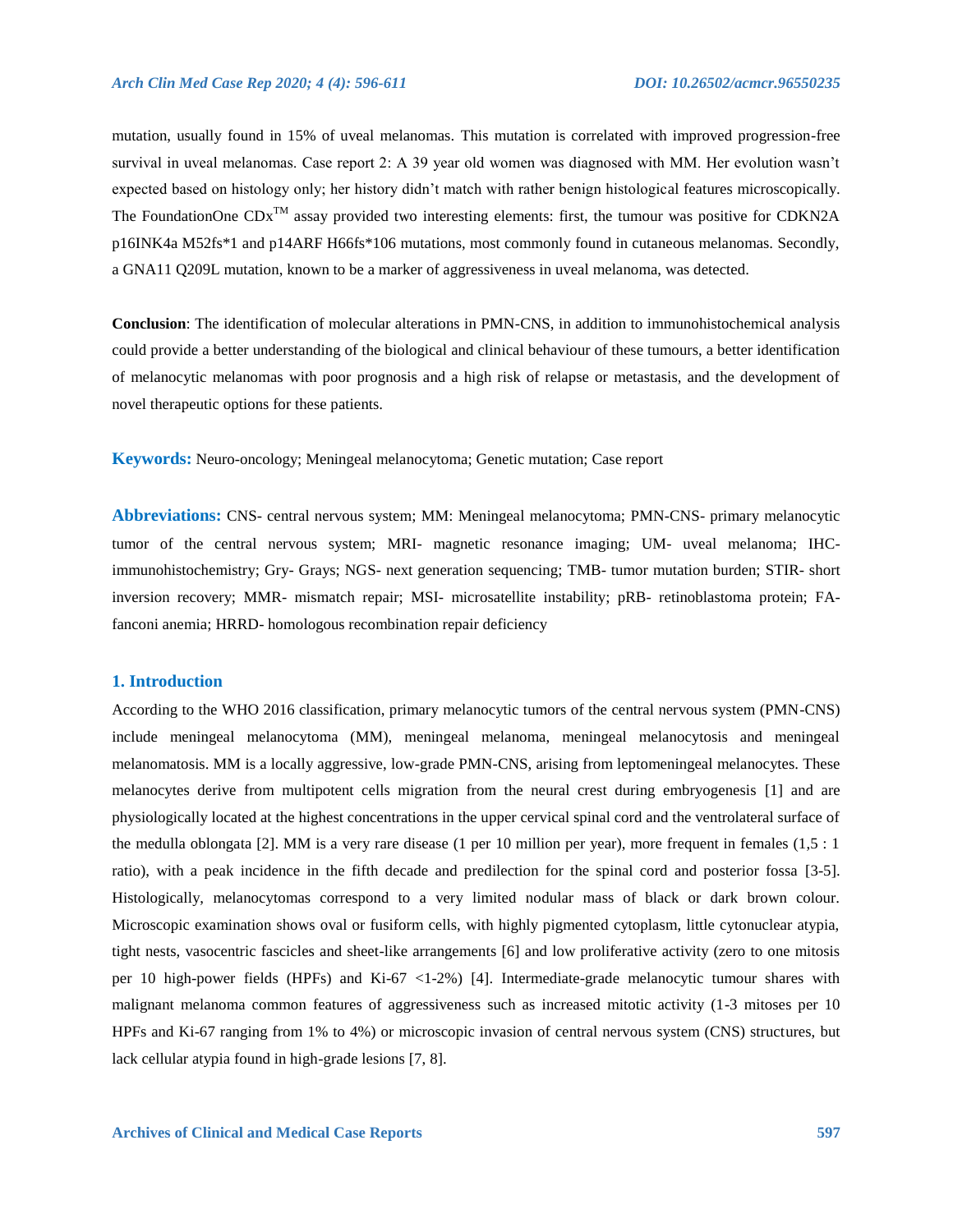Magnetic resonance imaging (MRI) is particularly interesting for diagnosis and extension assessment, due to the paramagnetic behaviour of the melanin contained in this tumour. It most often corresponds to a solitary extra cranial mass attached to the underlying dura, with a heterogeneous T1 hypersignal, less intense than fat, T2 hyposignal and a moderate increase after injection [9]. MM is often first referred to as meningioma on imaging reports despite different radiological features. The treatment of MM is based on complete surgical resection. Patients with complete surgical excision have good prognosis. In case of incomplete resection or recurrence, adjuvant radiation therapy is recommended and the risk of relapse rises up to 50% one year after surgery [10]. To date, there are no prognostic factors to identify tumours at risk of relapse. Genetic screening could help clinicians to better identify high-grade tumours with a high risk of recurrence. PMN-CNS genetic background remains limited, due to the rarity of these tumors.

According to the literature data, GNAQ and GNA11 mutations are relatively frequent. In contrast, BRAF and NRAS mutations are very rare[9]. Other series have reported BAP1 mutation [11], monosomy 3 and gain of chromosome 6 [12]. Early data show that PMN-CNS are genetically differents from cutaneous melanomas and closer to uveal melanomas (UM), although differences exist. Similar to UM, PMN-CNS frequently harbour activating GNAQ or GNA11 mutations [13], but the other mutations described in UM (BAP1, SF3B1 and EIF1AX) [14, 15] are rare in PMN-CNS [9, 11]. In a series of 19 melanocytic tumours of the CNS, Van de Nes et al. described 71% of GNAQ mutations and 12% of GNA11 mutations. In this cohort, the GNA11 mutated tumours were intermediate prognostic MM and relapsed. Twenty nine genes known to be frequently mutated in UM or cutaneous melanomas were analyzed [11]. Other recurrent mutations were not identified.

We present here the genetic sequencing results of 2 patients with MM, one of which presented an aggressive behaviour with leptomeningeal seeding. We used the FoundationOne® test, a next-generation sequencing (NGS) based assay, which identifies genomic alterations within hundreds of cancer-related genes.

# **2. Method of Sequencing**

FoundationOne CDxTM is a NGS assay that allows in-vitro detection of genomic alterations and signatures in more than 300 cancer-related genes. DNA is extracted from formalin-fixed paraffin embedded tumour tissue samples. Whole-genome shotgun library construction and hybridization-based capture of DNA is then processed. Genomic variants are finally detected using custom software. FoundationOne CDxTM assay is routinely relevant in five solid malignant neoplasms: non-small cell lung cancer, breast cancer, melanoma, colorectal cancer and ovarian cancer. Results can help physicians to identify patients likely to benefit from targeted treatments. A list of clinical trials is provided for patients with potentially actionable alterations without therapeutic agent available. Tumour mutation profiling is achievable in all types of cancer.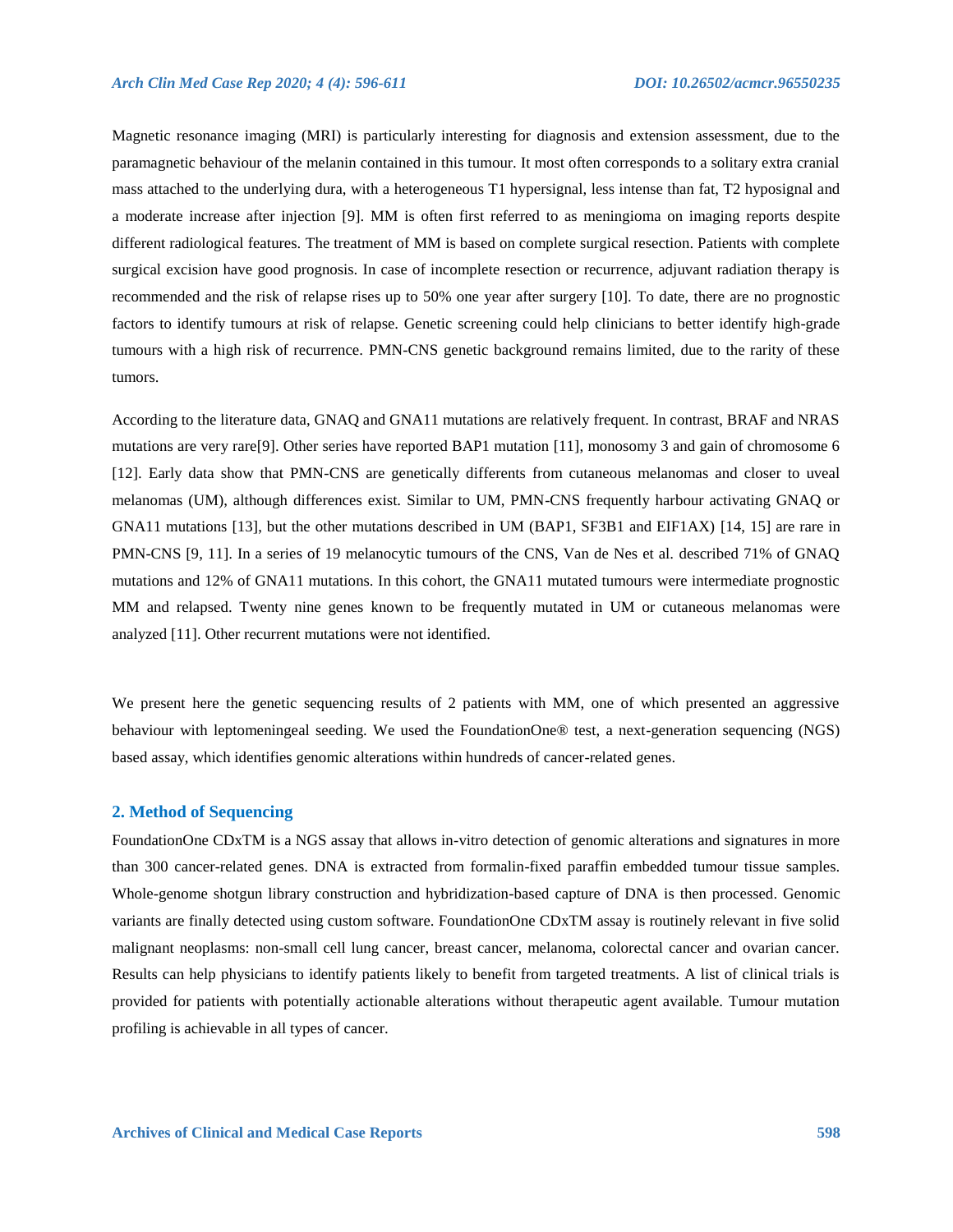# **3. Results**

#### **3.1 Case report 1**

A 48 years old man consulted in November 2013 for a one-year history of cervicalgia and recent salivation increase appeared progressively. He had neither history of removed melanocytic tumours nor family history of cancer. MRI at baseline revealed a large retro-bulbar lesion with mass effect on medulla oblongata. This lesion was homogenously enhanced after gadolinium injection on T1-weighted imaging (Figure 1a) and hypointense on T2 weighted sequence (Figure 1b). Radiological assessment was compatible with meningioma despite atypical features. Patient underwent surgery to perform total tumour resection. The intraoperative aspect of the tumour, being fibrotic and moderately haemorrhagic was initially supporting the diagnostic of meningioma. Partial surgical resection was performed due to a significant risk of bleeding. Histopathologic finding revealed a highly cellular tumoral proliferation of meningotheliomatous cells (Figure 2a, Figure 2b) with low mitotic activity and a 10% proliferation index (Ki67) (Figure 2c). Immunohistochemistry (IHC) staining for HBM45 and Melan A were both positive in tumour cells cytoplasm (Figure 2d) and heterogenic for S100 protein (Figure 2e). Other melanoma IHC markers assessed were negative. The diagnosis of intermediate-grade MM was made according to the 2016 WHO classification of tumours of the CNS. Adjuvant radiotherapy was discussed in a neuro-oncology multi-disciplinary team, with a total dose of 50.4 Grays (Gy) (28 fractions of 1.8 Gy). Local tumour control was good for 3 years, and the patient got back to work with a good quality of life.



**Figure 1:** Baseline MRI scan in sagittal plane (case report 1): Gadolinium-enhanced T1-weighted MRI showing a large contrast-enhanced retro-bulbar lesion with mass effect on medulla oblongata (sagittal plane, October 2013) (a) and T2-weighted MRI showing a large hypointense retro-bulbar lesion with mass effect on medulla oblongata (sagittal plane, October 2013) (b).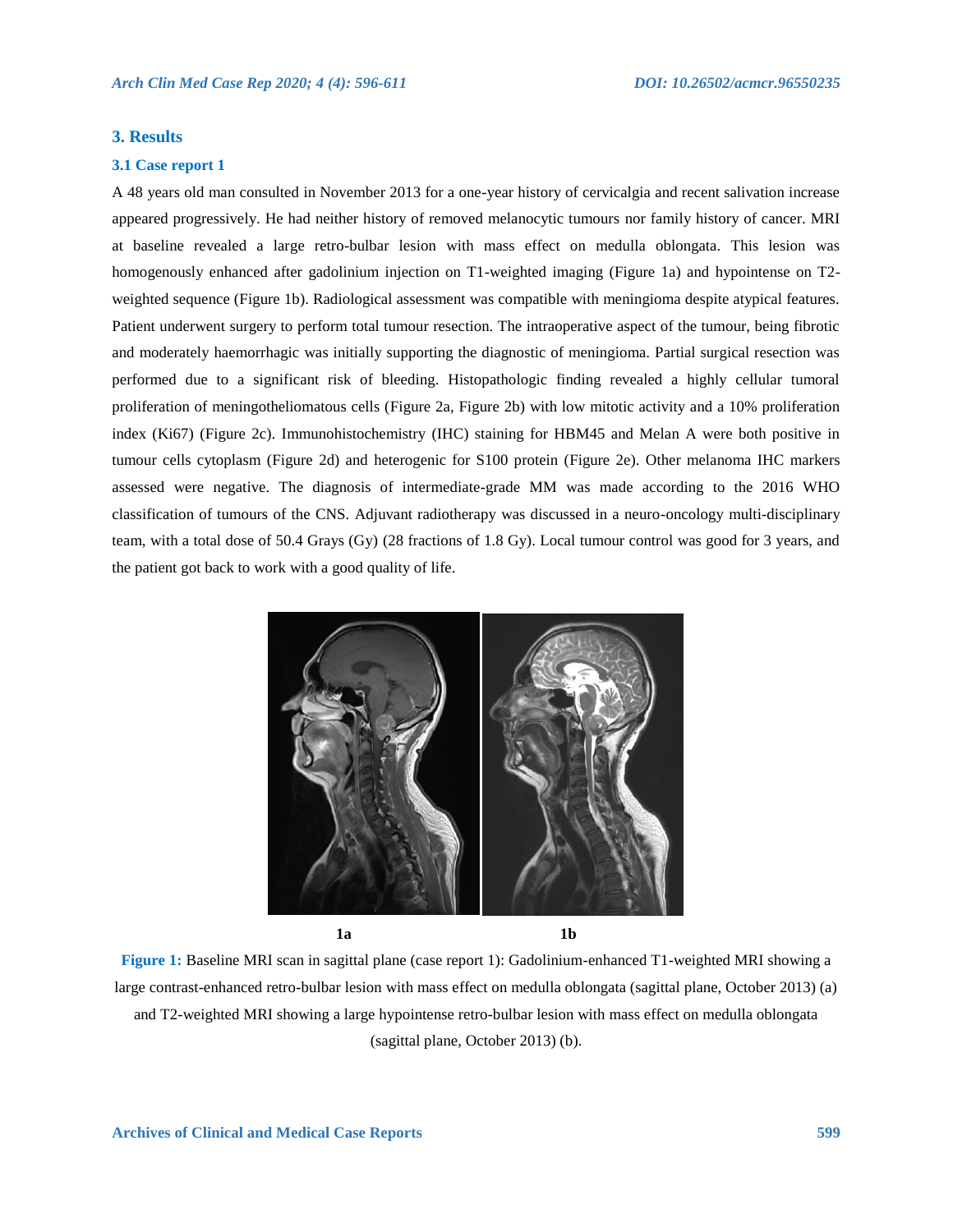

**Figure 2:** Histopathologic and immunohistochemistry assessment of tumor cells (case repot 1): Meningeal infiltration by a highly vascularized melanocytic tumoral proliferation (x10) (a); Meningeal melanocytoma cells with oval and fusiform nuclei (x40) (b); Tumour cells nuclear staining showed a 10% Ki-67 proliferation index (x40) (c); Intense tumour cells cytoplasmic staining for HMB45 and Melan A (x40) (d) and Heterogenic tumour cells cytoplasmic staining for S100 protein (x40) (e).

In August 2016, bilateral and symmetric lower extremities weakness and sphincter disorders appeared progressively. Whole spine MRI revealed a T2-T3 intramedullary nodular lesion compatible with MM metastasis and a progressive retro-bulbar lesion (Figure 3a, Figure 3b). T2-T3 decompressive radiotherapy was performed with a total dose of 30 Gy (10 fractions of 3 Gy). Follow-up MRI in October 2016 revealed a progressive retro-bulbar lesion but a stable intramedullary lesion. In November 2016, after 3 cycles of palliative Temozolomide-based regimen (200 mg/m<sup>2</sup>), both the retro-bulbar and the intramedullary lesions have progressed. Temozolomide was discontinued and surgical excision was indicated. However, surgery had to be postponed due to patient's professional constraints. In February 2017, a C7-C8 paraesthesia of the left upper limb appeared progressively. Target lesions were stable on MRI. Surgical excision of the intramedullary lesion was performed.

Six months later, in October 2017, the intramedullary lesion increased leading to a second line of Fotemustin-based chemotherapy regimen (100 mg/m<sup>2</sup>). A FoundationOne CDxTM NGS based assay, evaluating more than 300 cancer-related genes, was performed. Two genomic alterations were described: GNAQ Q209P and SF3B1 R625H. Microsatellite status was stable and tumor mutation burden (TMB) was low (5 Muts /Mb).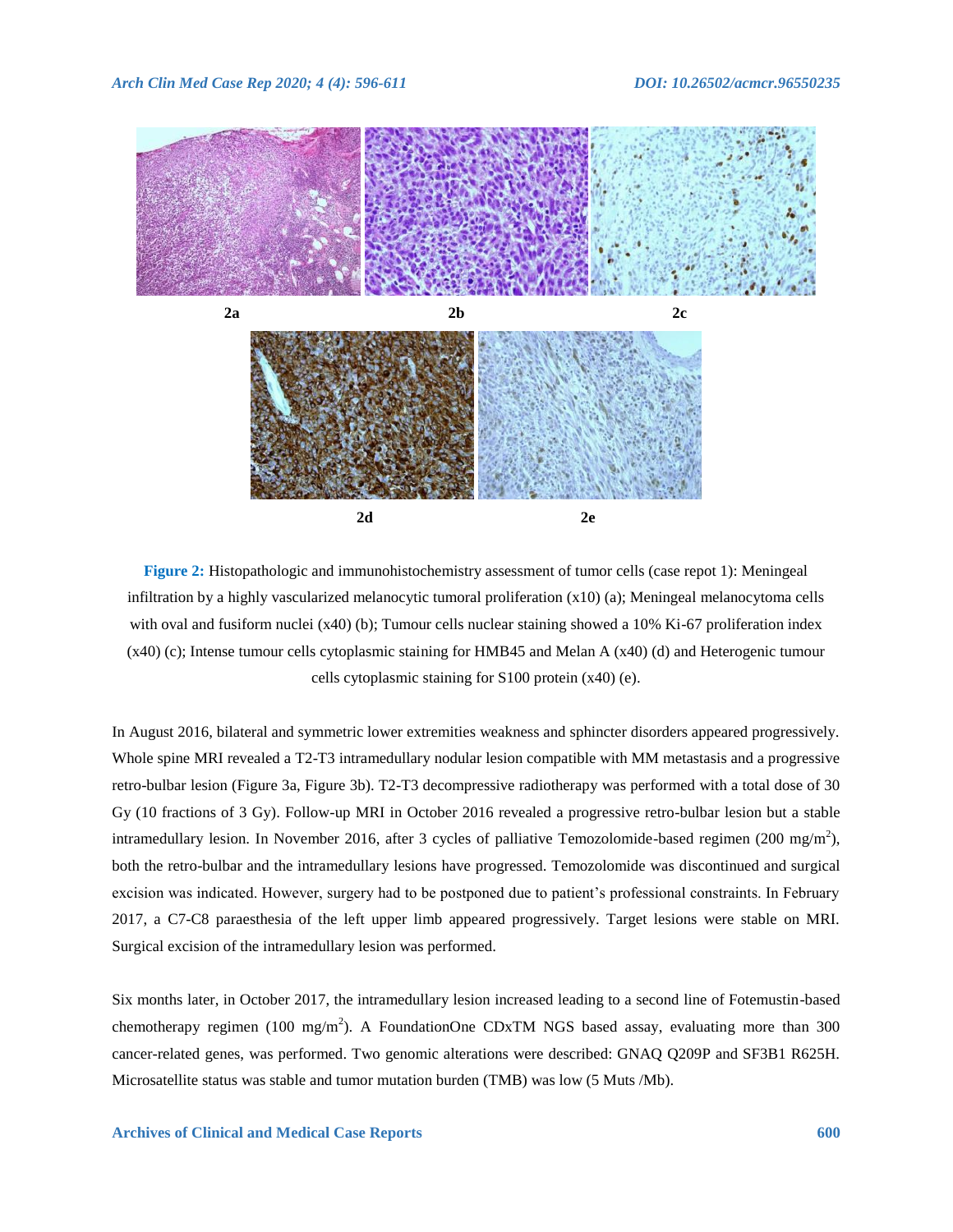

**3a**



**Figure 3:** Post-treatment MRI scan in sagittal plan 3 years later (case repot 1): Contrast-enhanced T2-T3 intramedullary lesion on gadolinium-enhanced T1-weighted whole-spine MRI (sagittal plane, August 2016) (a) and Contrast-enhanced retro-bulbar lesion on gadolinium-enhanced T1-weighted MRI (sagittal plane, August 2016) (b).

# **3.2 Case report 2**

A 66 years old woman was referred in 2014 by her general practitioner to the neurosurgery unit for a two years history of progressive left foot elevators deficiency and numbness of the two first left toes. She had neither history of removed melanocytic tumours nor family history of cancer. Physical examination was consistent with grade-2 left foot elevators deficiency, steppage gait at walk and left lower limb pyramidal syndrome. MRI at baseline revealed a contrast-enhanced T11-T12 intramedullary lesion without intracranial lesion. Electro-neuromyogram confirmed a left grade-3 L5 paresis. A tumour biopsy was performed in October 2015 after a T12-L1 laminectomy. Complete surgical resection was not possible due to a highly haemorrhagic tumour. Histological extemporaneous analysis revealed a meningeal melanocytic tumour. Post-operative MRI, performed in November 2015, showed the residual intramedullary lesion with contrast-enhancement on T1-weighted imaging (Figure 4a, Figure 4b), hypo-intense on short inversion recovery (STIR) T1-weighted imaging (Figure 4c). Histological final analysis revealed a highly cellular tumour (Figure 5a) with tumour cells harbouring elongated, fusiform nuclei and condensed nucleolus (Figure 5b). Two mitoses were spotted. Melanic pigment was highly concentrated in tumour cells cytoplasm (Figure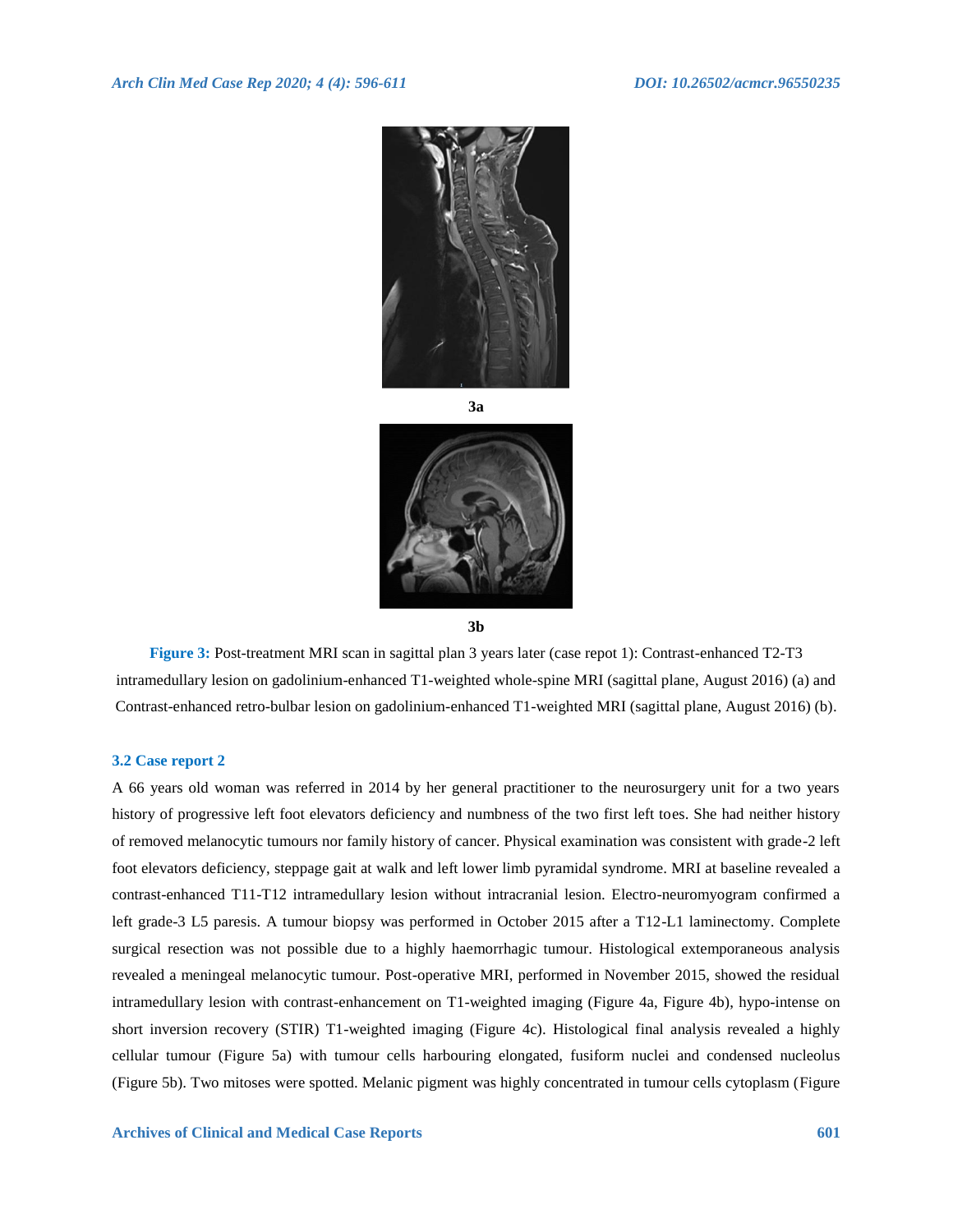5c). IHC staining was strongly positive for HMB45 and Melan A (Figure 5d, Figure 5e), finally confirming the diagnostic of MM. Initial extension assessment looking for distant locations was negative. Urinary and faecal incontinence rapidly appeared without saddle block anaesthesia. The patient was treated with IMRT spinal stereotactic radiosurgery with a total dose of 43.369 Gy (25 fractions of 1.735 Gy) in November 2015.



**Figure 4:** Post-operative MRI scan in sagittal plan (case report 2): T11-T12 contrast-enhanced intramedullary lesion on gadolinium-enhanced T1-weighted MRI (sagittal plane, November 2015) (a); Post-operative T11-T12 contrastenhanced intramedullary lesion on gadolinium-enhanced T1-weighted MRI (axial plane, November 2015) (b) and Post-operative T11-T12 hypointense lesion on STIR T1-weighted MRI (sagittal plane, November 2015) (c) .



**Figure 5:** Histopathologic and immunohistochemistry assessment of tumor cells (case repot 2): Highly cellular meningeal melanocytoma (x 60) (a); Meningeal melanocytoma cells with elongated nuclei (x 40) (b); Highly pigmented meningeal melanocytoma (X 20) (c); Intense tumour cells cytoplasmic staining for HMB45 (x 60) (d) and Tumour cells cytoplasmic staining for Melan A (x 60) (e).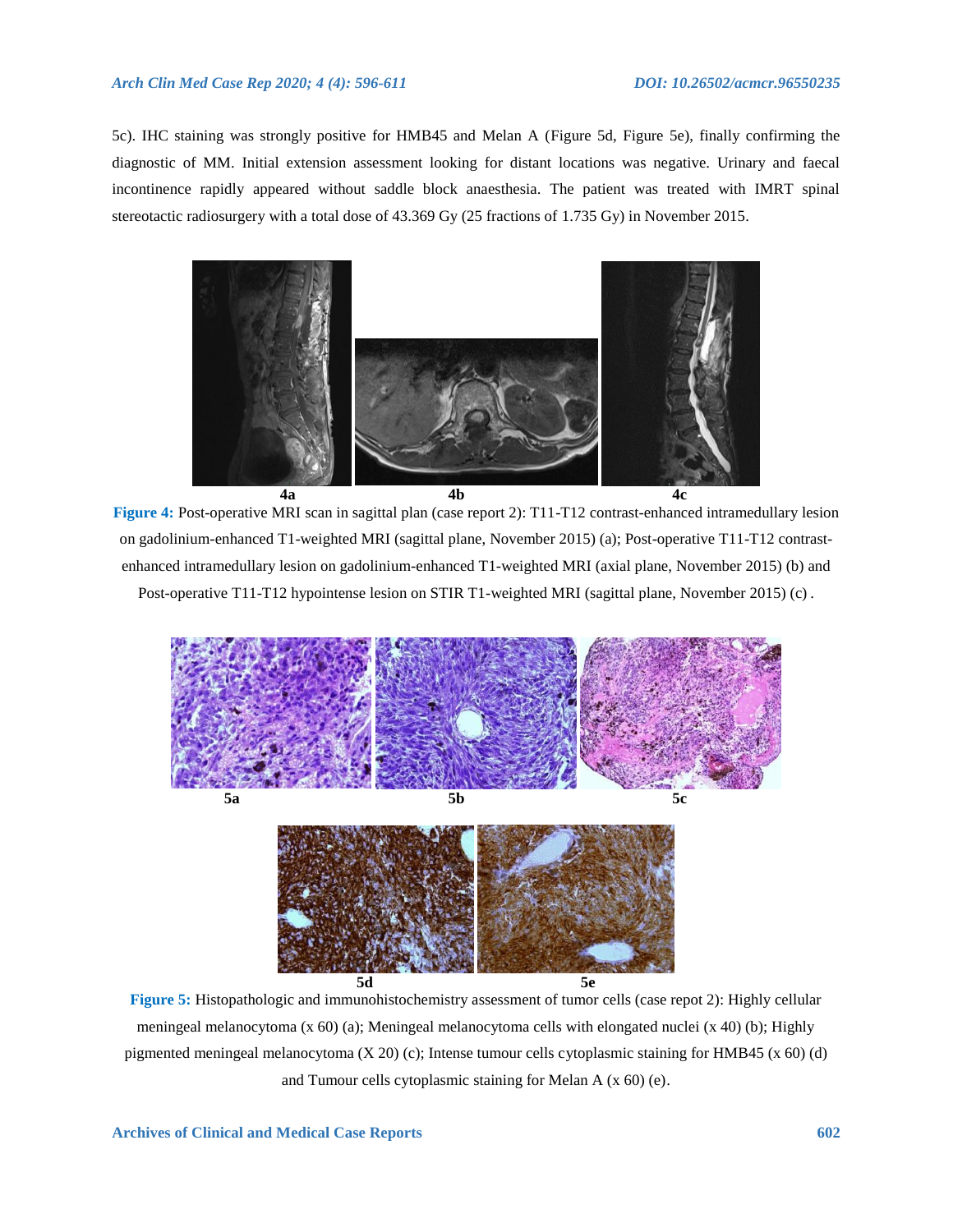Six months later, in July 2016, the follow-up MRI showed progression. Total surgical resection was performed In October 2016 with stable disease for 2 years. In January 2018, the patient presented a cauda equina syndrome with progressive left L5 radiculopathy. In February 2018, cognitive impairment and global lower limbs weakness appeared. MRI revealed a meningeal contrast enhancement compatible with carcinomatous leptomeningitis. A FoundationOne CDxTM NGS based assay was performed. However, only best supportive care could be provided due to fast performance status alteration.

Results were positive for three genomic aberrations: GNA11 Q209L, CDKN2A p16INK4a M52fs\*1 and p14ARF H66fs\*106 and FANCD2 Q802H. Microsatellite status was stable, and TMB was low (1 Mut /Mb).

# **3.3 Sequencing results**

The results of sequencing of both patients are presented in Table 1.

| <b>Patients</b> | <b>Genomic alterations</b>                                                                  | <b>Microsatellite status</b> | <b>Tumor Mutation Burden (TMB)</b>       |
|-----------------|---------------------------------------------------------------------------------------------|------------------------------|------------------------------------------|
| Patient 1       | GNAQ Q209P<br><b>SF3B1 R625H</b>                                                            | Stable                       | Low $(5 \text{ Mutations } / \text{Mb})$ |
| Patient 2       | GNA11 Q209L<br>CDKN <sub>2</sub> A:<br>p16INK4a M52fs*1<br>p14ARF H66fs*106<br>FANCD2 Q802H | Stable                       | Low (1 Mutations /Mb)                    |

Table 1: Sequencing results of patients realised by FoundationOne  $CDx^{TM}$ .

# **4. Discussion**

# **4.1 Microstallite status**

Microsatellites are small, non-coding DNA sequences that are randomly distributed in the genome. They are often characterized by repetitions of identical bi-nucleotides. Microsatellites show cellular dysfunction during DNA replication. During DNA replication, base matching errors frequently occur, leading to sequence errors within the replicated DNA. During the normal process, these errors are automatically corrected by a coordinated set of proteins: the proteins of the Mismatch Repair (MMR) system. Because of their repetitive sequence, microsatellites are particularly exposed to replication errors. It most often results in a repetition number of nucleotides not retained (either higher or lower than the original sequence of the microsatellite considered). The protein system of repair errors consists of a family of proteins (MMR system proteins), the main ones being MSH2, MLH1, MSH6, PMS1 and PMS2. The inactivation of MMR protein expression leads to a lack of DNA repair and can contribute to oncogenesis [16].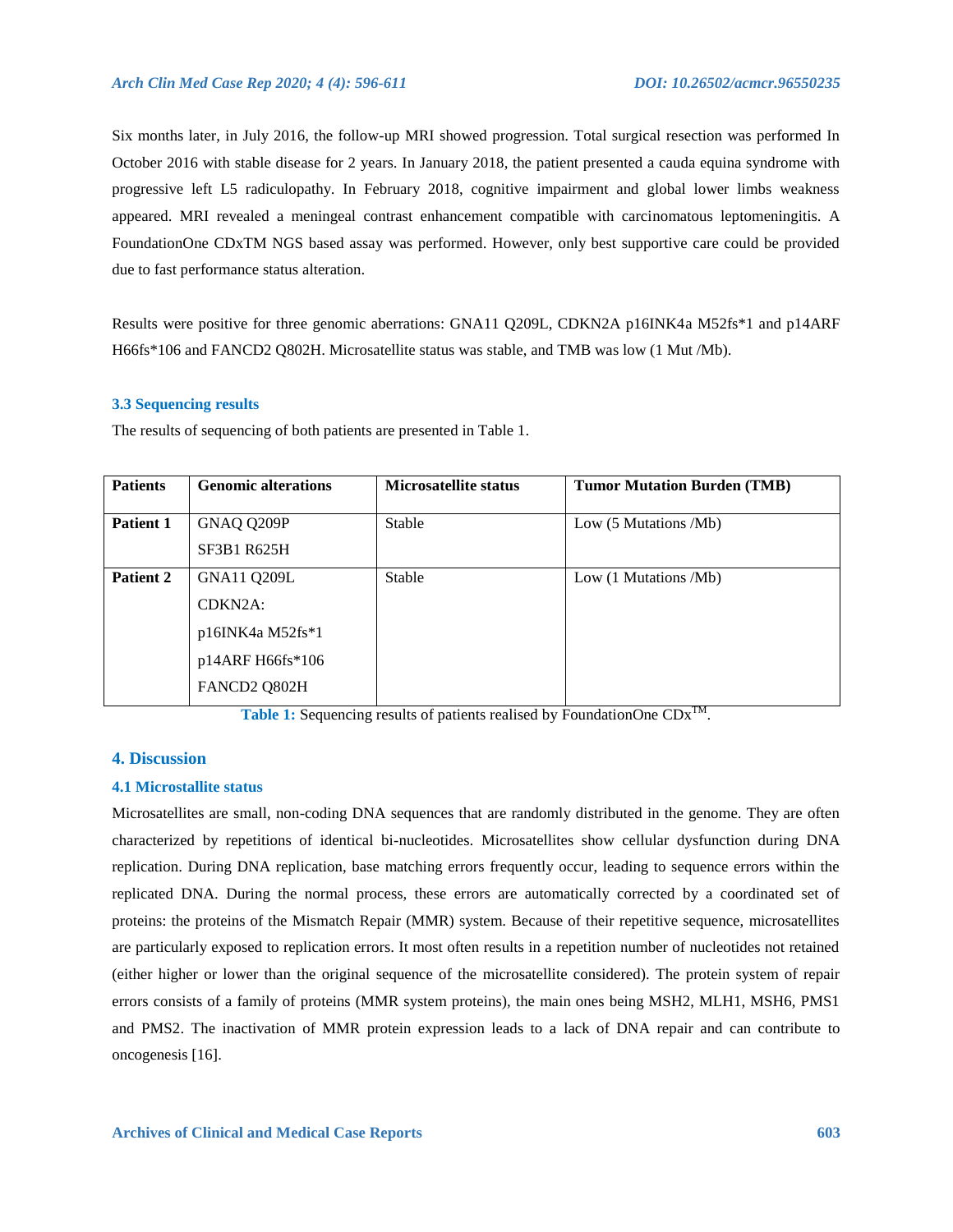In this study, both tumour microsatellite statuses were stable. High microsatellite instability (MSI) was found in over 25% metastatic lesions of melanoma [17]. It has been proposed that the immunogenicity of some tumors might be determined by mutational heterogeneity, because any mutation could possibly lead to production of neo-antigens [18]. Then microsatellite status might be a predictor for immunotherapy. Indeed, tumors with the highest amount of somatic mutations, such as malignant melanoma and non-small cell lung cancer have showed positive results with immune checkpoint inhibitors. Therefore, larger studies are necessary to understand the role of MSI in immunotherapy response.

# **4.2 Tumour mutational burden**

TMB represents the number of somatic protein-coding base substitution and insertion/deletion mutations in a tumor specimen. TMB is influenced by exposure to mutagens [19-21] or MSI [22-25]. Both tumours in this study harbour a low TMB. Higher TMB predicts favorable outcome to PD-1/PD-L1 blockade across diverse tumors [26]. In contrast, patients with low TMB levels, less benefit from immune checkpoint inhibitors such as anti-CTLA-4 therapy in melanoma [27] or anti-PD-1 therapy in non-small cell lung cancer [22, 28].

# **4.3 GNAQ/GNA11**

Oncogenic mutations in GNAQ and GNA11 genes are found in all grades PMN-CNS [9, 29-34]. GNA11 and GNAQ encode the protein guanine nucleotide-binding protein G(q) subunit alpha, which is a protein that acts as a modulator of transmembrane signaling and activates phospholipase C [35-37]. Activating mutations in GNAQ and GNA11 in PMN-CNS mainly affect codon 209, known to be a mutational hotspot, and consist of substitution of glutamine to leucine [c.626 A>T (p.(Gln209Leu))] or, less frequently, by substitution to proline [c.626 A>C (p.(Gln209Pro))] [12, 31-33]. Only a single case of spinal melanocytoma with a codon 183 GNAQ mutation {c.548 G>A [p.(Arg183Gln)]} has been described[34]. These mutations result in constitutive activation of the protein guanine nucleotide-binding protein G(q), which permanently activates the MAP kinase pathway via protein kinases C (PKC), thus promoting carcinogenicity [38-40]. Based on published series, GNAQ mutations are present in about 39% of melanocytomas and 17% of primary leptomeningeal melanomas, while GNA11 mutations are present in approximately 17% of melanocytomas (including intermediate-grade melanocytic neoplasms) and 29% of primary leptomeningeal melanomas [9].

The prognostic significance of GNAQ and GNA11 mutations in PMN-CNS is unclear but some studies suggest that GNA11 mutations are correlated with poor prognosis [8]. The rapid pejorative evolution of the second patient is consistent with these data. There are no approved therapies targeting GNAQ activating mutations. Preclinical studies have reported that inhibitors of PKC or MEK may have anti-tumor activity on GNAQ mutated tumors with other targeted agents [41-44].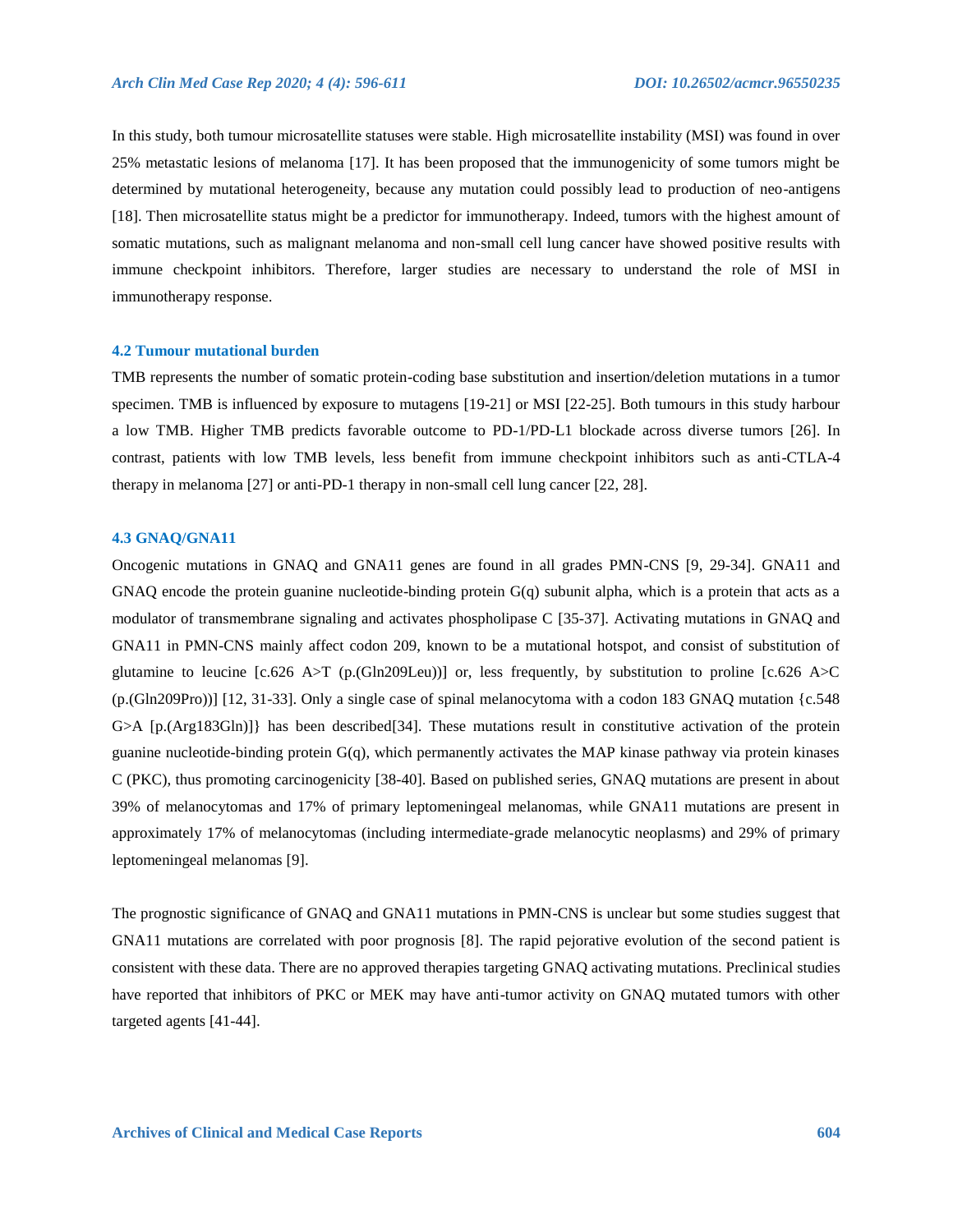#### **4.4 SF3B1**

SF3B1 mutation has been reported in about 20% of UM and meningeal melanoma [15], adenoid cystic carcinomas of the salivary gland and breast [45, 46], pancreatic carcinoma [47], glioblastoma and renal clear cell carcinoma [48]. Mutated SF3B1 tumours have deregulated splice pattern. This leads to a neomorphic activity that upregulates aberrant mRNA splicing [49]. Small molecules such as spliceostatin A, meamycin and sudemycins can modulate aberrant splicing via SF3B1 inhibition[50]. Maguire et al. showed that spliceostatin A inhibits the growth of SF3B1 mutant breast cancer cell lines compared to wild-type cell lines [51]. It is the first time that a mutation of SF3B1 is described in MM.

In UM, SF3B1 mutations are associated with a good prognosis and primarily occur in tumors which do not metastasize [15]. In this case, the SF3B1 mutation was associated with poor prognosis. Inhibition of SF3B1 could be a future strategy in different types of cancers affected by spliceosome-related genes mutations.

#### **4.5 CDKN2A**

CDKN2A encodes two distinct tumor suppressor proteins, p16INK4a and p14ARF [52, 53]. The protein p16INK4a is an inhibitor of the cyclin D-dependent kinases CDK4 and CDK6 that prevents them from phosphorylating the retinoblastoma protein (pRB) and thus stop exit from the G1 phase of the cell cycle [52]. The protein p14ARF is involved in the regulation of p53 pathway [53]. p16-cyclin D-CDK4/6-retinoblastoma pathway amplification is a common early event in primary melanoma. A study to compare the genetic alterations of primary melanomas with their adjacent precursor lesions showed biallel inactivation of CDKN2A exclusively in invasive melanomas [54].

In a series of 143 patients with primary invasive melanoma, Young et al. reported a 56% rate of hemizygous or homozygous loss of CDKN2A [55]. Melanoma cell lines with protein p16INK4a loss through CDK2NA gene deletion or methylation were shown to be more sensitive to Palbociclib (PD0332991) compared to wild-type melanoma cell lines. p16INK4a expression loss already had been shown to predict sensitivity to Palbociclib (PD0332991) in ovarian [56], breast [57] and renal cell carcinoma [58] cell lines. A future clinical trial (NCT03454919) will assess Palbociclib in advanced acral melanoma patients with p16INK4a loss. Another clinical trial (NCT02645149) will assess the efficacy of NGS-guided targeted therapy matched to genetic aberration in patients with BRAF and NRAS wild-type unresectable stage III or IV progressive metastatic melanoma after standard therapies. These studies may provide evidence toward the use of CDK4 inhibitors in treating melanoma based on CDKN2A gene status.

According to the literature, this is the first time that this molecular alteration has been described in MM. The role of p16INK4a expression loss as a predictive response biomarker for Palbociclib in patients with MM will have to be explored in future studies.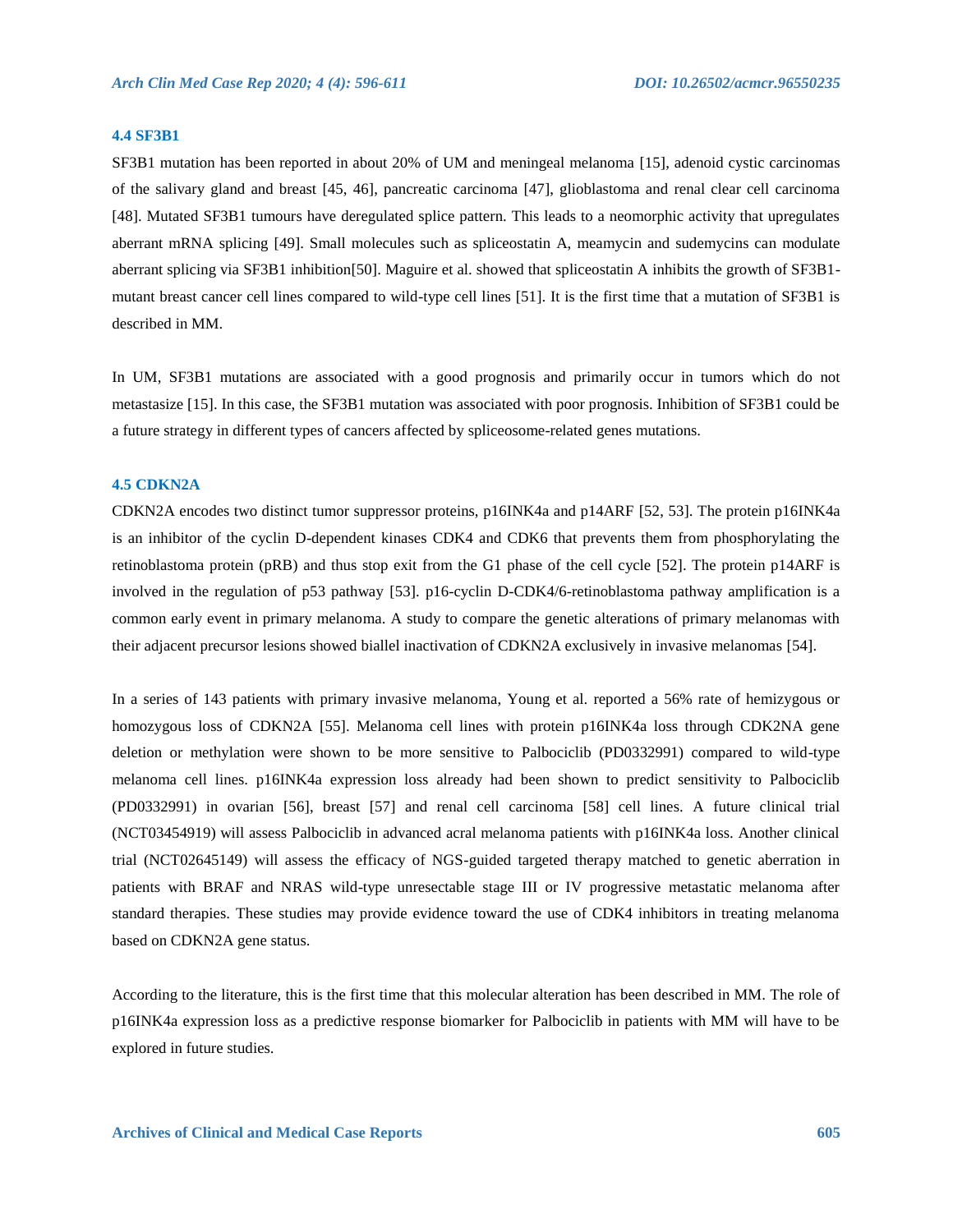# **4.6 FANCD2**

FANCD2 is mutated in 5% of Fanconi anemia (FA) patients. FA is an inherited genomic instability disorder, of autosomal recessive transmission, clinically heterogeneous, involving various developmental abnormalities, earlyonset bone marrow failure, and a predisposition to cancer [59]. The disease is manifested by defects in DNA repair, hypersensitivity to DNA crosslinking agents, and a high degree of chromosomal aberrations. The FA pathway comprises 13 disease-causing genes involved in maintaining genomic stability.

The FA pathway employs a unique nuclear protein complex, the FA core complex, whose function is to monoubiquitinate the FancD2 and FanCI proteins. The FancD2 ubiquitination is indispensable to formation of DNA repair structures that allow the integrity of the genome to be maintained [60]. FancD2 plays a role in preventing chromatin rupture and loss at the end of cell division by interacting with BRCA1 [61] and BRCA2 [62] and with the ATR signalling pathway [63].

It has been shown that the FA pathway is strongly expressed in metastatic melanoma [64] and that gene expression of fanconi anemia was significantly higher in metastatic melanoma than in normal skin [65]. The FA pathway may be a promising new therapeutic target for the treatment of melanoma. The phase II trial NCT03375307 explores the role of Olaparib in metastatic urothelial cancer with DNA-repair defects, including FANCD2 mutation. Talazoparib is being tested in patients with progressive homologous recombination repair deficiency (HRRD) positive stage IV squamous cell lung cancer in a different phase II trial (NCT03377556). To our knowledge, it is the first case of mutation of the FANCD2 gene reported for a MM.

# **5. Conclusion**

MM is a rare CNS tumour with unaddressed issues. In this report, we discussed two cases of MM for whom a FoundationOne CDx<sup>™</sup> assay was performed. GNAQ and GNA11 mutations have already been described in several studies. It is however the first time that SF3B1, CDKN2A and FANCD2 mutations are described in MM. The first patient was diagnosed with intermediate-grade MM based on histological assessment, which is consistent with the clinical evolution. The FoundationOne  $CDx^{TM}$  assay detected a SF3B1 mutation, usually found in 15% of UM. This mutation is correlated with improved progression-free survival in UM [66].

The second patient's evolution wasn't expected based on histology only; her history didn't match with rather benign histological features microscopically. The FoundationOne  $CDx^{TM}$  assay provided two interesting elements: first, the tumour was positive for CDKN2A p16INK4a M52fs\*1 and p14ARF H66fs\*106 mutations, most commonly found in cutaneous melanomas. Secondly, a GNA11 Q209L mutation, known to be a marker of aggressiveness in UM, was detected. The identification of molecular alterations in PMN-CNS, in addition to immunohistochemical analysis could provide a better understanding of the biological and clinical behaviour of these tumours, a better identification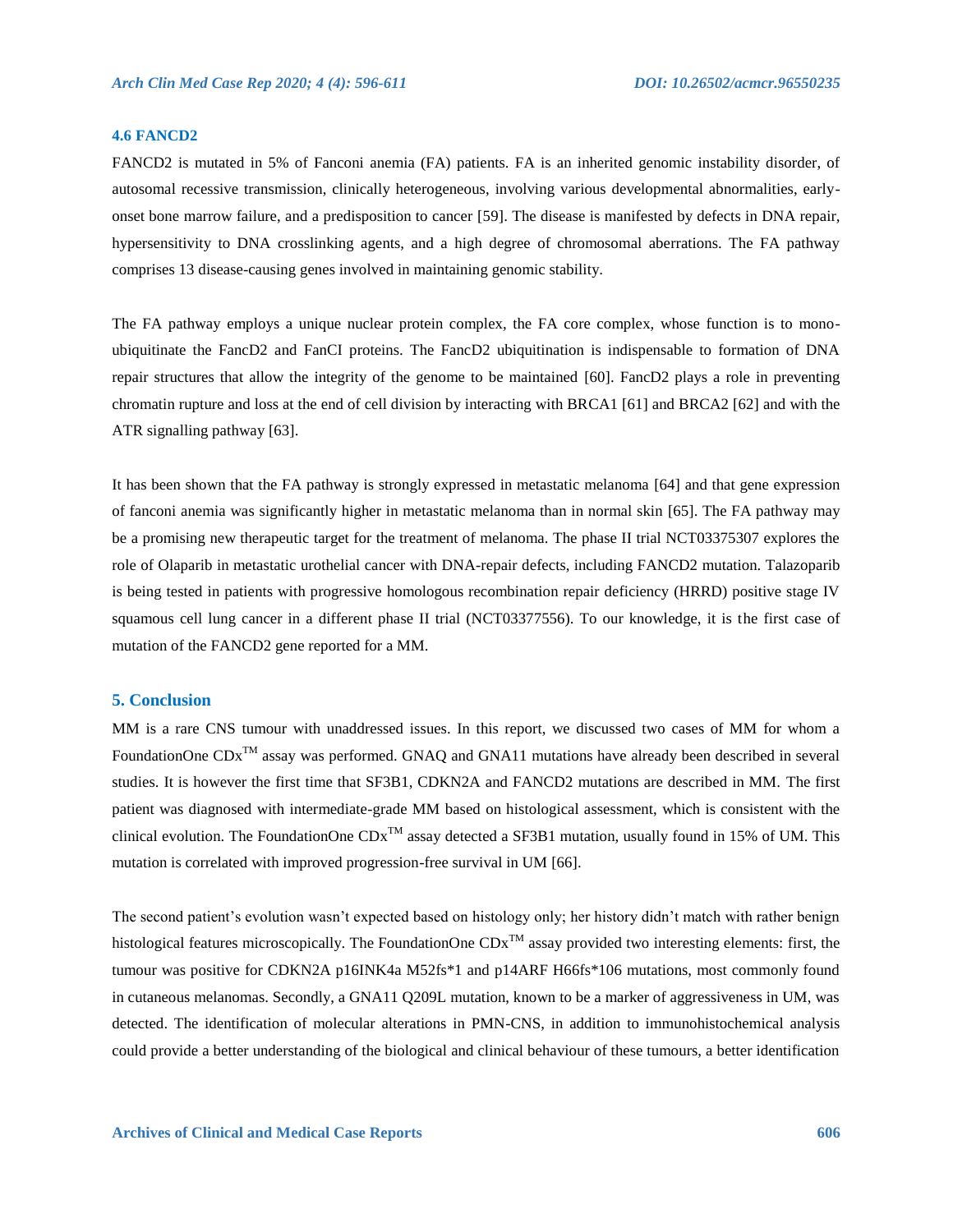of melanocytic melanomas with poor prognosis and a high risk of relapse or metastasis, and the development of novel therapeutic options for these patients.

# **Acknowledgements**

This research did not receive any specific grant from funding agencies in the public, commercial, or not-for-profit sectors.

# **Conflict of Interest**

We have no conflict of interest to disclose**.**

# **References**

- 1. Douarin NL, Kalcheim C. The Neural Crest. Cambridge University Press (1999).
- 2. Goldgeier MH, Klein LE, Klein-Angerer S, et al. The distribution of melanocytes in the leptomeninges of the human brain, J Invest Dermatol 82 (1984): 235-238.
- 3. Clarke DB, Leblanc R, Bertrand G, et al. Meningeal melanocytoma Report of a case and a historical comparison, J Neurosurg 88 (1998): 116-121.
- 4. Brat DJ, Giannini C, Scheithauer BW, et al. Primary Melanocytic Neoplasms of the Central Nervous System, Am J Surg Pathol 23 (1999): 745.
- 5. O'Brien DF, Crooks D, Mallucci C, et al. Meningeal melanocytoma, Childs Nerv Syst ChNS Off J Int Soc Pediatr Neurosurg 22 (2006): 556-561.
- 6. Rahimi-Movaghar V, Karimi M, Meningeal melanocytoma of the brain and oculodermal melanocytosis (nevus of Ota) case report and literature review, Surg Neurol 59 (2003): 200-210.
- 7. Kutzner H, Schärer L, Requena L, Epithelioid and hyperpigmented melanocytic tumors An overview Pathol 28 (2007): 411-421.
- 8. Roser F, Nakamura M, Brandis A, et al. Transition from meningeal melanocytoma to primary cerebral melanoma Case report, J Neurosurg 101 (2004): 528-531.
- 9. Küsters-Vandevelde HVN, Küsters B, van Engen-van Grunsven ACH, et al. Primary melanocytic tumors of the central nervous system: a review with focus on molecular aspects, Brain Pathol Zurich Switz 25 (2015): 209-226.
- 10. Rades D, Schild SE, Tatagiba M, et al. Therapy of meningeal melanocytomas, Cancer 100 (2004): 2442- 2447.
- 11. van de Nes J, Gessi M, Sucker A, et al. Targeted next generation sequencing reveals unique mutation profile of primary melanocytic tumors of the central nervous system, J Neurooncol 127 (2016): 435-444.
- 12. Küsters-Vandevelde HVN, van Engen-van Grunsven IACH, Coupland SE, et al. Mutations in g protein encoding genes and chromosomal alterations in primary leptomeningeal melanocytic neoplasms, Pathol Oncol Res POR 21 (2015): 439-447.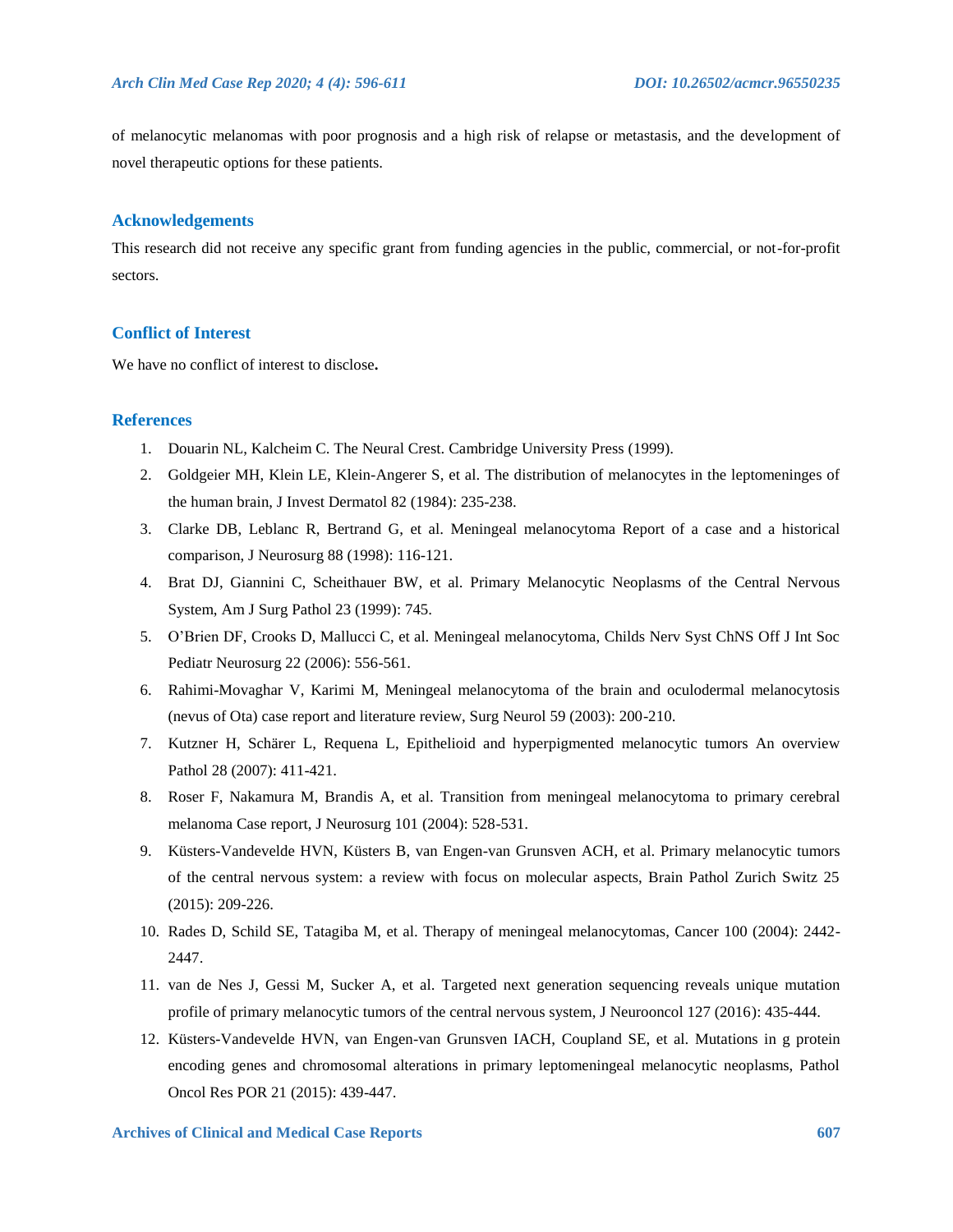- 13. Van Raamsdonk CD, Griewank KG, Crosby MB, et al. Mutations in GNA11 in uveal melanoma, N Engl J Med 363 (2010): 2191-2199.
- 14. Harbour JW, Roberson EDO, Anbunathan H, et al. Recurrent mutations at codon 625 of the splicing factor SF3B1 in uveal melanoma, Nat Genet 45 (2013): 133-135.
- 15. Martin M, Maßhöfer L, Temming P, et al. Exome sequencing identifies recurrent somatic mutations in EIF1AX and SF3B1 in uveal melanoma with disomy 3, Nat Genet 45 (2013): 933-936.
- 16. Pfeifer GP, You Y-H, Besaratinia A, Mutations induced by ultraviolet light, Mutat Res 571 (2005): 19-31.
- 17. Kroiss MM, Vogt TM, Schlegel J, et al. Microsatellite instability in malignant melanomas, Acta Derm Venereol 81 (2001): 242-245.
- 18. Champiat S, Ferté C, Lebel-Binay S, et al. Exomics and immunogenics, Oncoimmunology 3 (2014).
- 19. Pfeifer GP, You Y-H, Besaratinia A, Mutations induced by ultraviolet light, Mutat Res Mol Mech Mutagen 571 (2005): 19-31.
- 20. Hill VK, Gartner JJ, Samuels Y, et al. The genetics of melanoma: recent advances, Annu Rev Genomics Hum Genet 14 (2013): 257-279.
- 21. Pfeifer GP, Denissenko MF, Olivier M, et al. Tobacco smoke carcinogens, DNA damage and p53 mutations in smoking-associated cancers, Oncogene 21 (2002): 7435-7451.
- 22. Rizvi NA, Hellmann MD, Snyder A, et al. Cancer immunology Mutational landscape determines sensitivity to PD-1 blockade in non-small cell lung cancer, Science 348 (2015): 124-128.
- 23. Kandoth C, Schultz N, Cherniack AD, et al. Integrated genomic characterization of endometrial carcinoma, Nature 497 (2013): 67-73.
- 24. Cancer Genome Atlas Network, Comprehensive molecular characterization of human colon and rectal cancer, Nature 487 (2012): 330-337.
- 25. Roberts SA, Gordenin DA, Hypermutation in human cancer genomes: footprints and mechanisms, Nat Rev Cancer 14 (2014): 786-800.
- 26. Goodman AM, Kato S, Bazhenova L, et al. Tumor Mutational Burden as an Independent Predictor of Response to Immunotherapy in Diverse Cancers, Mol Cancer Ther 16 (2017): 2598-2608
- 27. Snyder A, Makarov V, Merghoub T, et al. Genetic basis for clinical response to CTLA-4 blockade in melanoma, N Engl J Med 371 (2014): 2189-2199.
- 28. Le DT, Uram JN, Wang H, et al. PD-1 Blockade in Tumors with Mismatch-Repair Deficiency, N Engl J Med 372 (2015): 2509-2520.
- 29. Cornejo KM, Hutchinson L, Cosar EF, et al. Is it a primary or metastatic melanocytic neoplasm of the central nervous system? A molecular based approach, Pathol Int 63 (2013): 559-564.
- 30. Fuld AD, Speck ME, Harris BT, et al. Primary melanoma of the spinal cord: a case report, molecular footprint, and review of the literature, J Clin Oncol Off J Am Soc Clin Oncol 29 (2011): e499-502.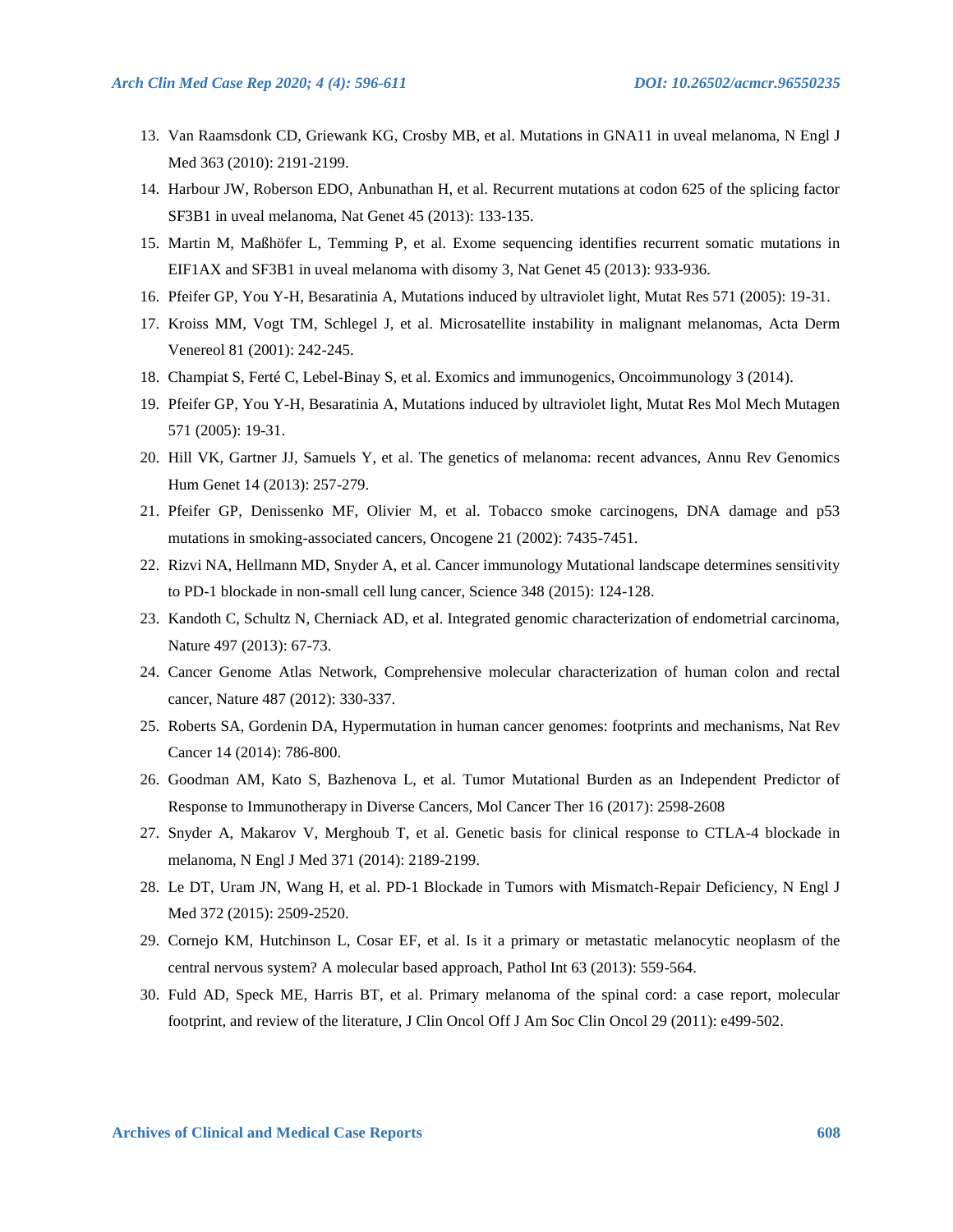- 31. Gessi M, Hammes J, Lauriola L, et al. GNA11 and N-RAS mutations: alternatives for MAPK pathway activating GNAQ mutations in primary melanocytic tumours of the central nervous system, Neuropathol Appl Neurobiol 39 (2013): 417-425.
- 32. Koelsche C, Hovestadt V, Jones DTW, et al. Melanotic tumors of the nervous system are characterized by distinct mutational, chromosomal and epigenomic profiles, Brain Pathol Zurich Switz 25 (2015): 202-208.
- 33. Küsters-Vandevelde HVN, Klaasen A, Küsters B, et al. Activating mutations of the GNAQ gene: a frequent event in primary melanocytic neoplasms of the central nervous system, Acta Neuropathol (Berl): 119 (2010): 317-323.
- 34. Murali R, Wiesner T, Rosenblum MK, et al. GNAQ and GNA11 mutations in melanocytomas of the central nervous system, Acta Neuropathol (Berl): 123 (2012): 457-459.
- 35. Jiang M, Pandey S, Tran VT, et al. Guanine nucleotide-binding regulatory proteins in retinal pigment epithelial cells, Proc Natl Acad Sci U S A 88 (1991): 3907-3911.
- 36. Davignon I, Barnard M, Gavrilova O, et al. Gene structure of murine Gna11 and Gna15: tandemly duplicated Gq class G protein alpha subunit genes, Genomics 31 (1996): 359-366 .
- 37. Dong Q, Shenker A, Way J, et al. Molecular cloning of human G alpha q cDNA and chromosomal localization of the G alpha q gene (GNAQ): and a processed pseudogene, Genomics 30 (1995): 470-475.
- 38. Ross EM, Wilkie TM GTPase-activating proteins for heterotrimeric G proteins: regulators of G protein signaling (RGS): and RGS-like proteins, Annu Rev Biochem 69 (2000): 795-827.
- 39. Landis CA, Masters SB, Spada A, et al. GTPase inhibiting mutations activate the alpha chain of Gs and stimulate adenylyl cyclase in human pituitary tumours, Nature 340 (1989): 692-696.
- 40. Lyons J, Landis CA, Harsh G, et al. Two G protein oncogenes in human endocrine tumors, Science 249 (1990): 655-659.
- 41. Mitsiades N, Chew SA, He B, et al. Genotype-dependent sensitivity of uveal melanoma cell lines to inhibition of B-Raf, MEK, and Akt kinases: rationale for personalized therapy, Invest Ophthalmol Vis Sci 52 (2011): 7248-7255.
- 42. von Euw E, Atefi M, Attar N, et al. Antitumor effects of the investigational selective MEK inhibitor TAK733 against cutaneous and uveal melanoma cell lines, Mol Cancer 11 (2012): 22.
- 43. Wu X, Zhu M, Fletcher JA, et al. The protein kinase C inhibitor enzastaurin exhibits antitumor activity against uveal melanoma, PloS One 7 (2012): e29622.
- 44. Khalili JS, Yu X, Wang J, et al. Combination small molecule MEK and PI3K inhibition enhances uveal melanoma cell death in a mutant GNAQ- and GNA11-dependent manner, Clin Cancer Res Off J Am Assoc Cancer Res 18 (2012): 4345-4355.
- 45. Stephens PJ, Davies HR, Mitani Y, et al. Whole exome sequencing of adenoid cystic carcinoma, J Clin Invest 123 (2013): 2965-2968.
- 46. Martelotto LG, De Filippo MR, Ng CKY, et al. Genomic landscape of adenoid cystic carcinoma of the breast, J Pathol 237 (2015): 179-189.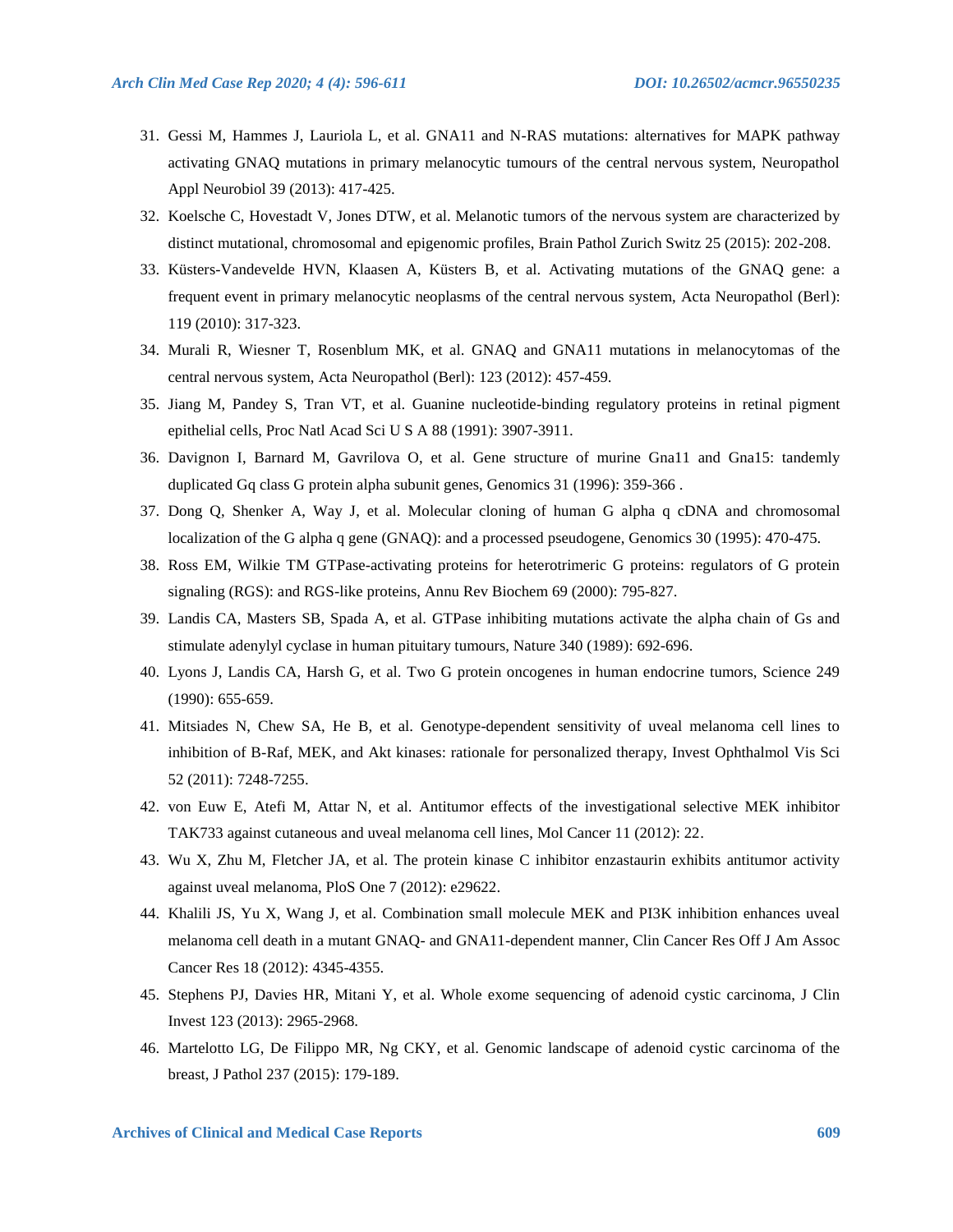- 47. Biankin AV, Waddell N, Kassahn KS, et al. Pancreatic cancer genomes reveal aberrations in axon guidance pathway genes, Nature 491 (2012): 399-405.
- 48. Xie M, Lu C, Wang J, et al. Age-related mutations associated with clonal hematopoietic expansion and malignancies, Nat Med 20 (2014): 1472-1478.
- 49. Alsafadi S, Houy A, Battistella A, et al. Cancer-associated SF3B1 mutations affect alternative splicing by promoting alternative branchpoint usage, Nat Commun 7 (2016).
- 50. Wu G, Fan L, Edmonson MN, et al. Inhibition of SF3B1 by molecules targeting the spliceosome results in massive aberrant exon skipping, RNA N Y N 24 (2018): 1056-1066.
- 51. Maguire SL, Leonidou A, Wai P, et al. SF3B1 mutations constitute a novel therapeutic target in breast cancer, J Pathol 235 (2015): 571-580.
- 52. Quelle DE, Zindy F, Ashmun RA, et al. Alternative reading frames of the INK4a tumor suppressor gene encode two unrelated proteins capable of inducing cell cycle arrest, Cell 83 (1995): 993-1000.
- 53. Sharpless NE INK4a/ARF: a multifunctional tumor suppressor locus, Mutat Res 576 (2005): 22-38.
- 54. Shain AH, Yeh I, Kovalyshyn I, et al. The Genetic Evolution of Melanoma from Precursor Lesions (2015).
- 55. Young RJ, Waldeck K, Martin C, et al. Loss of CDKN2A expression is a frequent event in primary invasive melanoma and correlates with sensitivity to the CDK4/6 inhibitor PD0332991 in melanoma cell lines, Pigment Cell Melanoma Res 27 (2014): 590-600.
- 56. Konecny GE, Winterhoff B, Kolarova T, et al. Expression of p16 and retinoblastoma determines response to CDK4/6 inhibition in ovarian cancer, Clin Cancer Res Off J Am Assoc Cancer Res 17 (2011): 1591- 1602.
- 57. Finn RS, Dering J, Conklin D, et al. PD 0332991, a selective cyclin D kinase 4/6 inhibitor, preferentially inhibits proliferation of luminal estrogen receptor-positive human breast cancer cell lines in vitro, Breast Cancer Res BCR 11 (2009): R77.
- 58. Logan JE, Mostofizadeh N, Desai AJ, et al. PD-0332991, a potent and selective inhibitor of cyclindependent kinase 4/6, demonstrates inhibition of proliferation in renal cell carcinoma at nanomolar concentrations and molecular markers predict for sensitivity, Anticancer Res 33 (2013): 2997-3004.
- 59. Deakyne JS, Mazin AV Fanconi anemia: at the crossroads of DNA repair, Biochem Biokhimiia 76 (2011): 36-48.
- 60. Moldovan G-L, D'Andrea AD How the fanconi anemia pathway guards the genome, Annu Rev Genet 43 (2009): 223-249.
- 61. Garcia-Higuera I, Taniguchi T, Ganesan S, et al. Interaction of the Fanconi anemia proteins and BRCA1 in a common pathway, Mol Cell 7 (2001): 249-262.
- 62. Taniguchi T, Garcia-Higuera I, Andreassen PR, et al. S-phase-specific interaction of the Fanconi anemia protein, FANCD2, with BRCA1 and RAD51, Blood 100 (2002): 2414-2420.
- 63. Taniguchi T, Garcia-Higuera I, Xu B, et al. Convergence of the fanconi anemia and ataxia telangiectasia signaling pathways, Cell 109 (2002): 459-472.